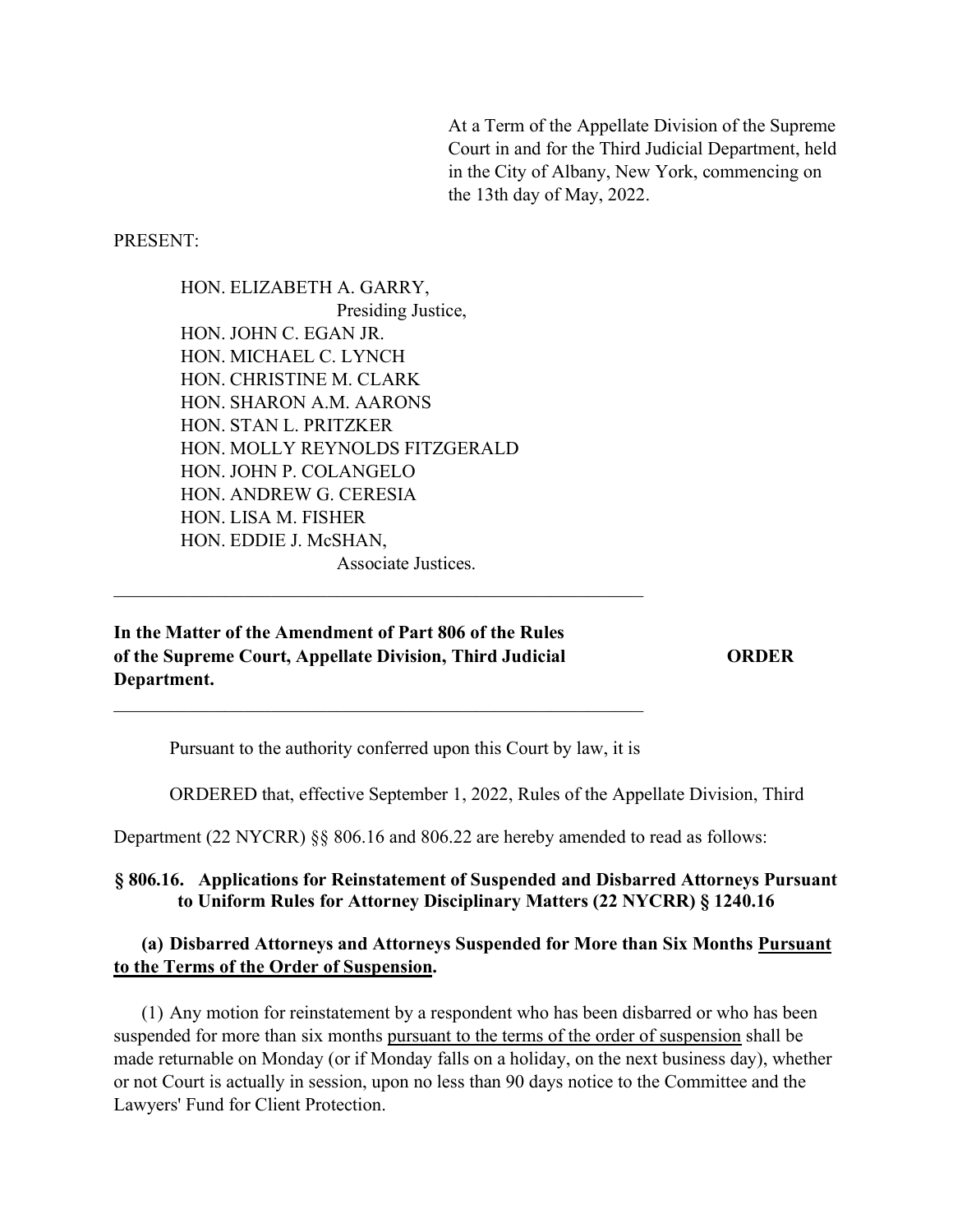(2) Such notice of motion shall be accompanied by an affidavit of the respondent in the form of Appendix C to Uniform Rules for Attorney Disciplinary Matters (22 NYCRR) Part 1240, and such additional exhibits as are necessary.

(3) The Committee shall be heard in response to the motion by service and filing of an affirmation or affidavit, and such additional exhibits as are necessary, in a manner consistent with Practice Rules of the Appellate Division (22 NYCRR) § 1250.4(a)(5). The respondent may not be heard in reply absent prior authorization by the Court.

(4) Any motion pursuant to this subdivision, any papers filed in response thereto and the reply, if any, shall be filed with the Court as an original and a single copy thereof, along with proof of service of a single copy thereof upon the adversary. The copy of any such papers may be delivered to the Court in Portable Document Format (PDF).

(5) At the discretion of the Court, any application pursuant to this subdivision may be referred to the appropriate Committee on Character and Fitness or to a referee for hearing and report.

### (b) Attorneys Suspended for Six Months or Less Pursuant to the Terms of the Order of Suspension.

(1) Any motion for reinstatement by a respondent who has been suspended for six months or less pursuant to the terms of the order of suspension shall be made returnable on Monday (or if Monday falls on a holiday, on the next business day), whether or not Court is actually in session, upon no less than 30 days notice to the Committee and the Lawyers' Fund for Client Protection.

(2) Such notice of motion shall be accompanied by an affidavit of the respondent in the form of Appendix D to Uniform Rules for Attorney Disciplinary Matters (22 NYCRR) Part 1240, and such additional exhibits as are necessary.

(3) Unless the Court otherwise directs, the Committee shall be heard in response to the motion by service and filing of an affidavit, and such additional exhibits as are necessary, with the Court within 20 days of the date such motion was served upon the Committee. The respondent may not be heard in reply absent prior authorization by the Court.

(4) Any motion pursuant to this subdivision, any papers filed in response thereto and the reply, if any, shall be filed with the Court as an original and a single copy thereof, along with proof of service of a single copy thereof upon the adversary. The copy of any such papers may be delivered to the Court in Portable Document Format ("PDF").

(5) In addition to the foregoing, all respondents seeking reinstatement pursuant to this subdivision who have been suspended for an actual duration of more than one year must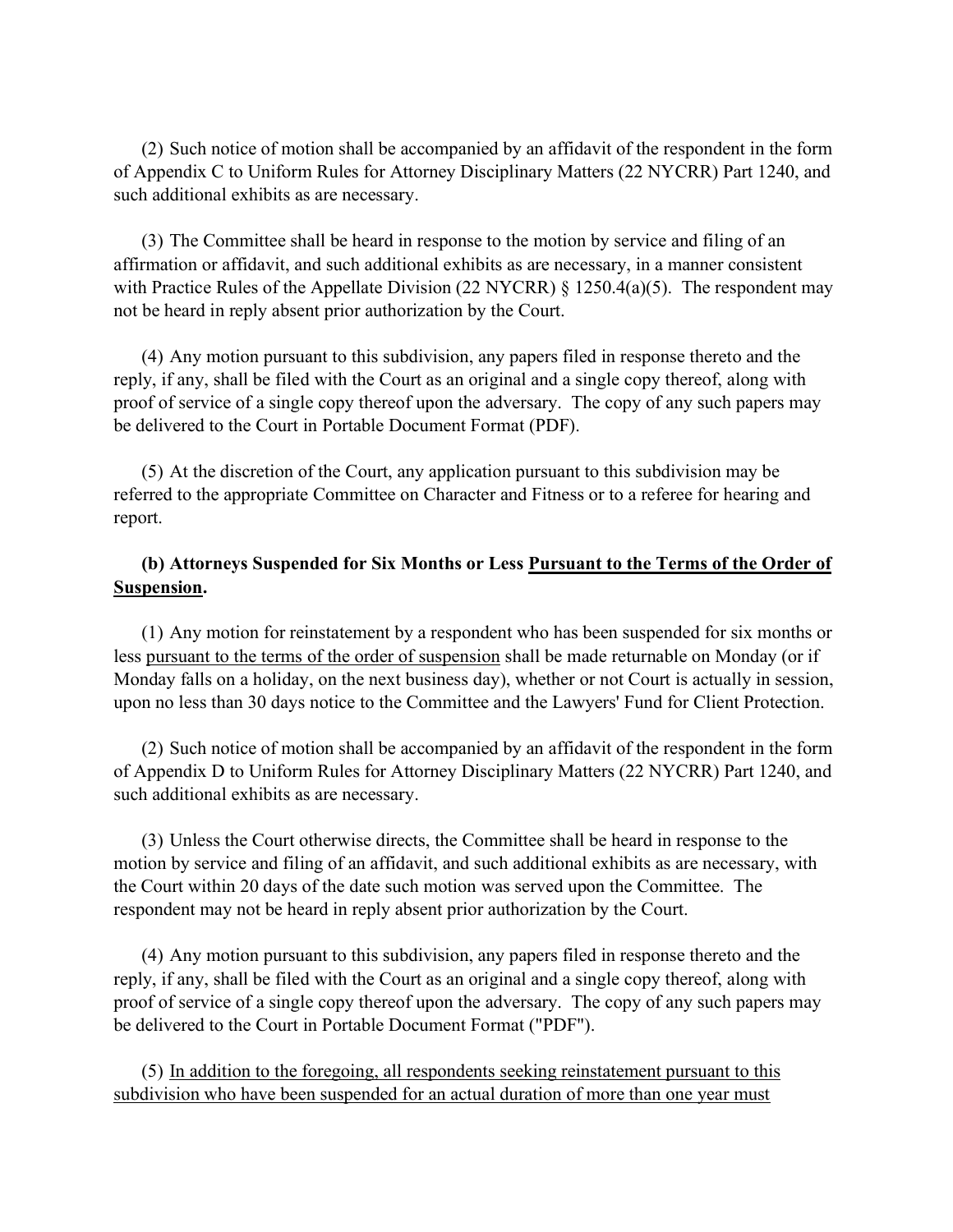establish that, within six months preceding such application, the respondent has successfully completed a minimum of eight credit hours of continuing legal education accredited in accordance with Rules of the Appellate Division, All Departments (22 NYCRR) Part 1500 as follows:

 $(i)$  six credit hours of Skills and/or Law Practice Management credits as those terms are defined in Rules of the Appellate Division, All Departments (22 NYCRR)  $\S$  1500.2 (d) and (e), which credits shall specifically relate to the practice of law in New York;

(ii) one credit hour of Ethics and Professionalism as that term is defined in Rules of the Appellate Division, All Departments (22 NYCRR)  $\S$  1500.2 (c); and

(iii) one credit hour of Diversity, Inclusion and Elimination of Bias as that term is defined in Rules of the Appellate Division, All Departments (22 NYCRR)  $\S$  1500.2 (g), or one credit hour of Cybersecurity, Privacy and Data Protection as that term is defined in Rules of the Appellate Division, All Departments (22 NYCRR) § 1500.2(h).

### (c) Attorneys Suspended for Misconduct Arising from the Failure to Comply with **Statutory Registration Requirements.**

 $(1)$  Any motion for reinstatement by a respondent who has been suspended solely for failing to comply with the attorney registration requirements of Judiciary Law  $\S 468$ -a and Rules of the Chief Administrator of the Courts (22 NYCRR) § 118.1 shall be made returnable on Monday (or if Monday falls on a holiday, on the next business day), whether or not Court is actually in session, upon no less than 30 days notice to the Committee and the Lawyers' Fund for Client Protection.

(2) Such notice of motion shall be accompanied by an affidavit of the respondent in the form of Appendix D to Uniform Rules for Attorney Disciplinary Matters (22 NYCRR) Part 1240, and such additional exhibits as are necessary.

(3) Unless the Court otherwise directs, the Committee shall be heard in response to the motion by service and filing of an affidavit, and such additional exhibits as are necessary, with the Court within 20 days of the date such motion was served upon the Committee. The respondent may not be heard in reply absent prior authorization by the Court.

(4) Any motion pursuant to this subdivision, any papers filed in response thereto and the reply, if any, shall be filed with the Court as an original and a single copy thereof, along with proof of service of a single copy thereof upon the adversary. The copy of any such papers may be delivered to the Court in Portable Document Format ("PDF").

(5) In addition to the foregoing, all respondents seeking reinstatement pursuant to this subdivision who have been suspended for an actual duration of more than two years must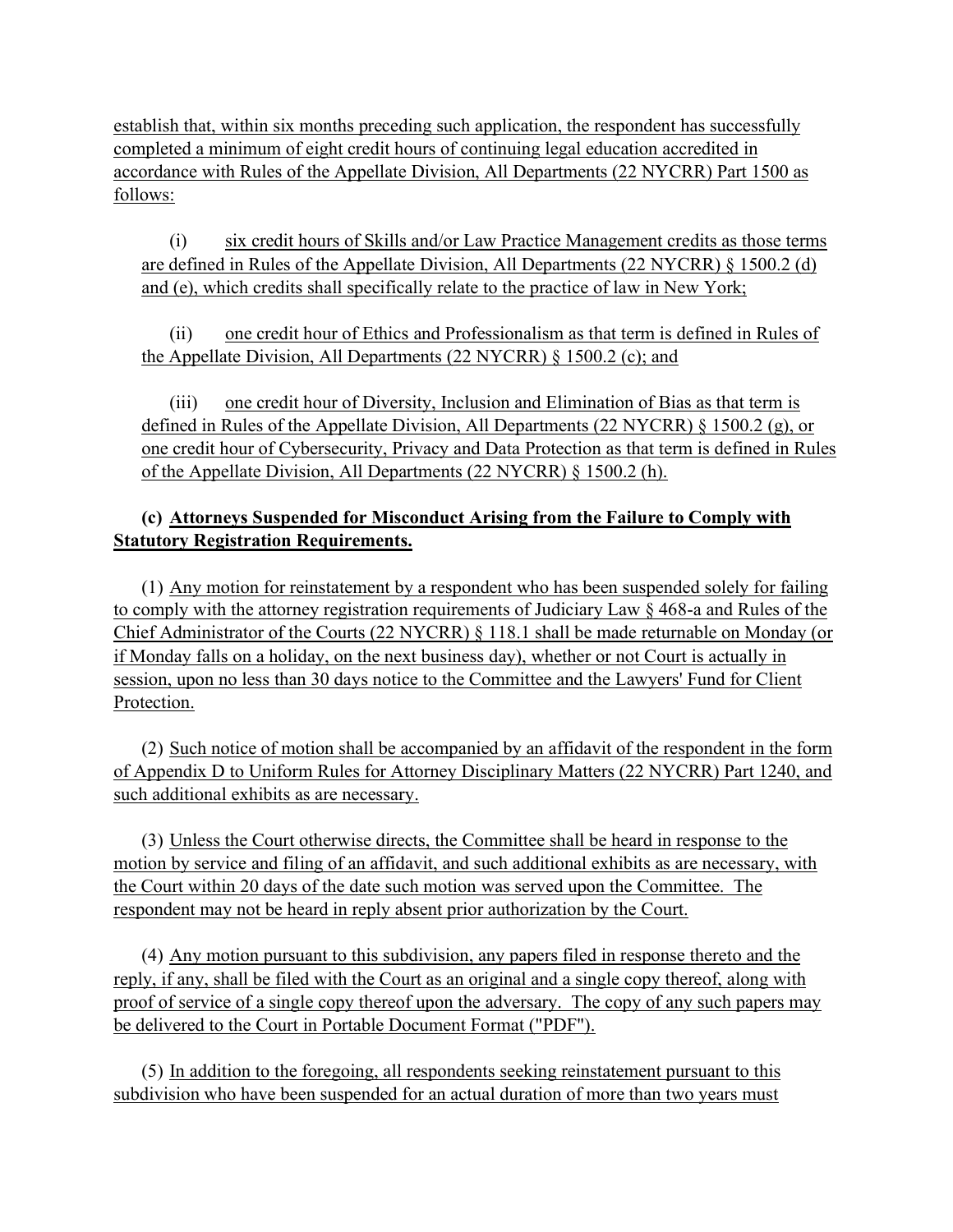establish that, within two years preceding such application, the respondent has successfully completed a minimum of eight credit hours of continuing legal education accredited in accordance with Rules of the Appellate Division, All Departments (22 NYCRR) Part 1500 as follows:

 $(i)$  six credit hours of Skills and/or Law Practice Management credits as those terms are defined in Rules of the Appellate Division, All Departments (22 NYCRR) § 1500.2 (d) and (e), which credits shall specifically relate to the practice of law in New York;

(ii) one credit hour of Ethics and Professionalism as that term is defined in Rules of the Appellate Division, All Departments (22 NYCRR) § 1500.2 (c); and

(iii) one credit hour of Diversity, Inclusion and Elimination of Bias as that term is defined in Rules of the Appellate Division, All Departments (22 NYCRR)  $\S$  1500.2 (g), or one credit hour of Cybersecurity, Privacy and Data Protection as that term is defined in Rules of the Appellate Division, All Departments (22 NYCRR) § 1500.2(h).

## §806.22. Voluntary Nondisciplinary Resignations; Reinstatement.

(a) An attorney's application to resign from practice pursuant to Uniform Rules for Attorney Disciplinary Matters (22 NYCRR) § 1240.22 (a) shall be submitted to the Court by original sworn affidavit in the form of Appendix E to Uniform Rules for Attorney Disciplinary Matters (22 NYCRR) Part 1240, with proof of service of a copy thereof upon the Committee and the Lawyers' Fund for Client Protection.

# (b) Reinstatement Following Nondisciplinary Resignation.

 $(1)$  An application for reinstatement following nondisciplinary resignation shall be submitted to the Court by original sworn affidavit in the form of Appendix F to Uniform Rules for Attorney Disciplinary Matters (22 NYCRR) Part 1240, with proof of service of a copy thereof upon the Committee.

(2) In addition to the requirements of Uniform Rules for Attorney Disciplinary Matters (22) NYCRR)  $\S$  1240.22 (b), an applicant for reinstatement following a period of nondisciplinary resignation of more than two years must establish that, within two years preceding such application, the applicant has successfully completed a minimum of eight credit hours of continuing legal education accredited in accordance with Rules of the Appellate Division, All Departments (22 NYCRR) Part 1500 as follows:

(i) six credit hours of Skills and/or Law Practice Management credits as those terms are defined in Rules of the Appellate Division, All Departments (22 NYCRR)  $\S$  1500.2 (d) and (e), which credits shall specifically relate to the practice of law in New York;